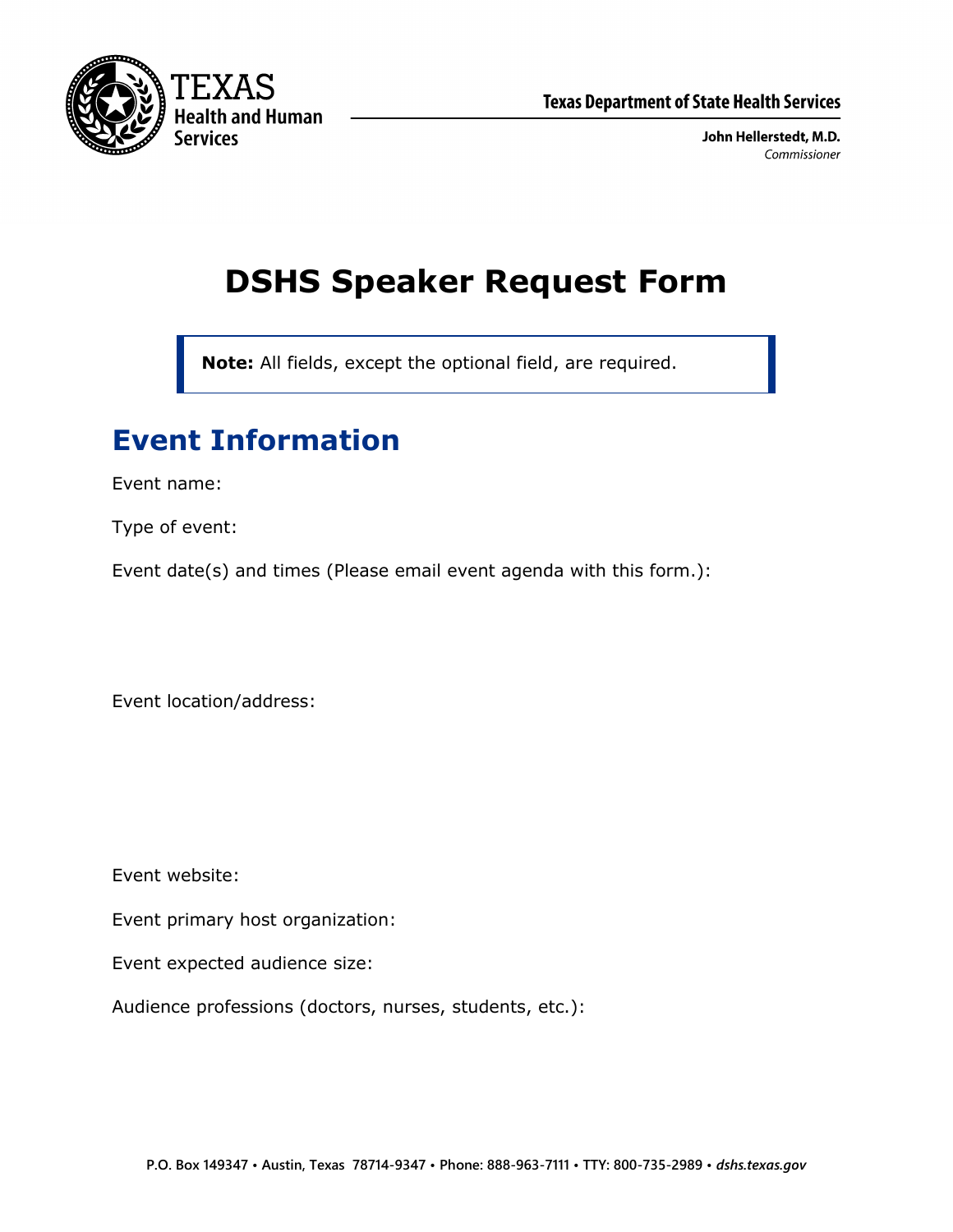DSHS Speaker Request Form Page 2

Main interests of audience:

Legislators or staffers expected at event? If so, please list:

Media expected at event? If so, please list:

### **Speaker Information**

Requested speaker name:

Date and time slot for speaker's presentation:

Total time suggested for speaker at event:

Who will introduce speaker?

Requested purpose/topic of speaker's presentation: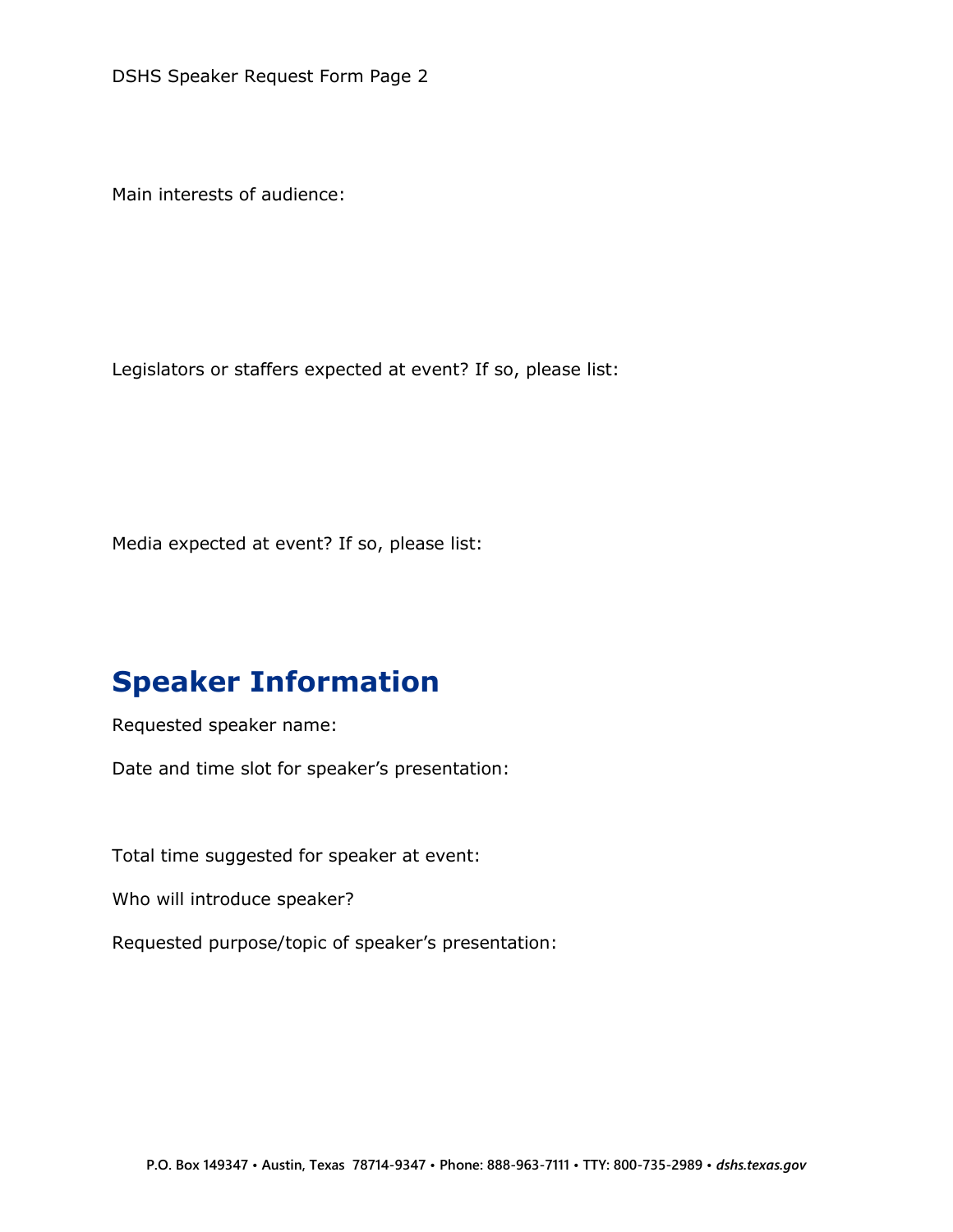Format of speaker's presentation such as: interview, panel, keynote, etc. (If interview, please email questions with this form):

If panel, please list the facilitator, other panelists and their topics:

Q&A session to follow speaker's presentation?

#### **Resources**

PowerPoint presentation suggested?

Audience handouts suggested?

Speaker bio and photo requested?

# **Event Point of Contact Information**

Name(s):

Phone:

Email: